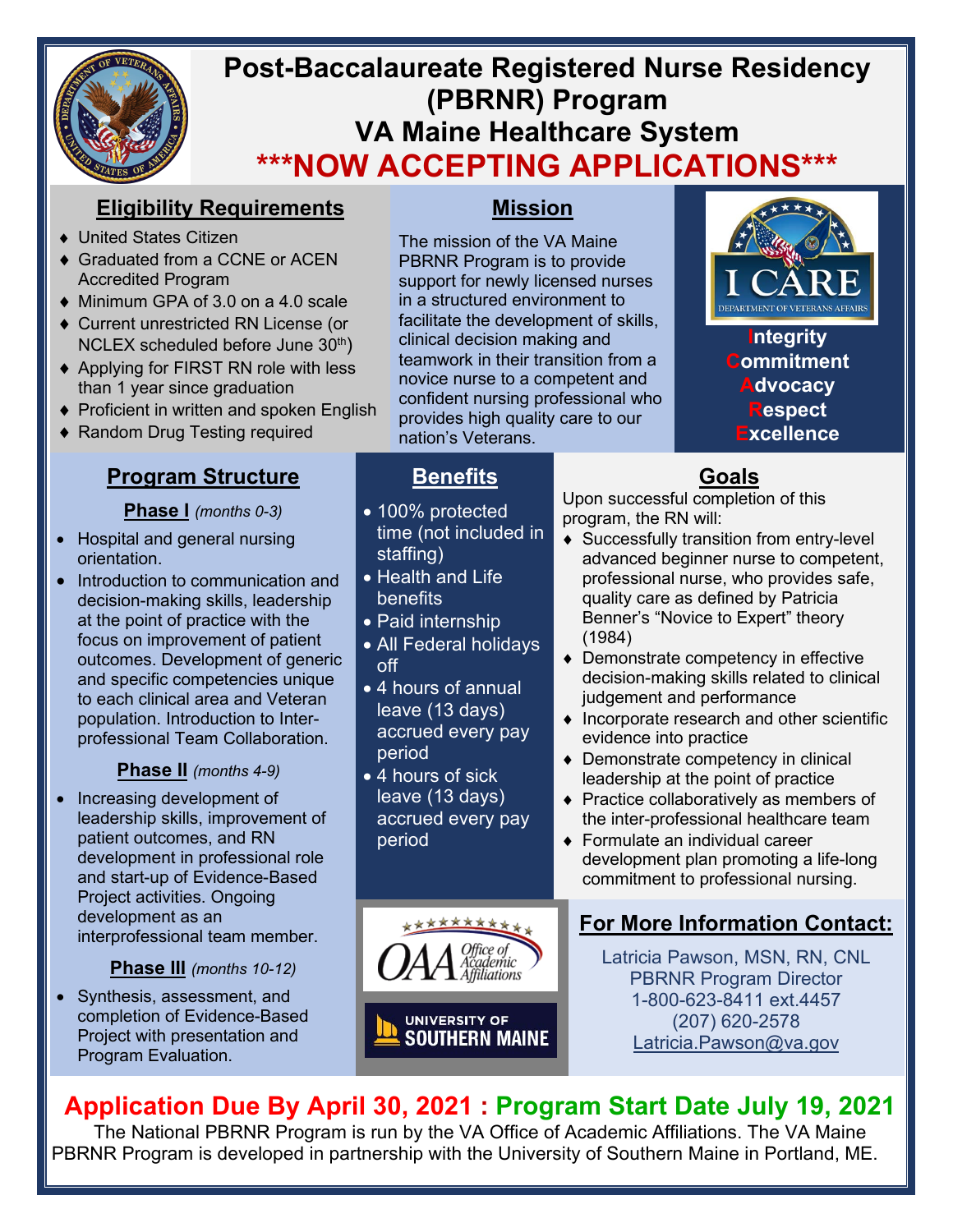

# **VA Maine HCS RN Transition-to-Practice (RNTTP) Program**

The VA's Office of Nursing Services (ONS) recognizes the need to recruit and retain new RNs, so ONS developed the RN Transitionto-Practice Program (RN-TTP). RN-TTP is a comprehensive 12 month program designed to assist the post-baccalaureate graduate nurse in the transition from entry-level, advanced beginner nurse to competent professional RN.



Standardized core curriculum based on the CCNE criteria for Post-Baccalaureate Nurse Residency Programs.



- Competitive Salary
- Shift Differentials:
	- o 10% Nights
	- o 25% Weekends
- Retirement plans:
	- o Pension
	- $\circ$  401K
- 5 weeks' vacation/year (buildup begins immediately)
- 13 paid sick days/year
- 10 paid holidays/year
- Medical/Life/Long Term Care **Insurances**
- Clinical Ladder

#### **For More Information Contact: Eligibility Requirements**

Latricia Pawson, MSN, RN, CNL RN-TTP Program Coordinator 1-800-623-8411 ext. 4457 (207) 620-2578 Latricia.Pawson@va.gov

**[Applications due by](mailto:Latricia.Pawson@va.gov): April 30, 2021**

#### **Benefits RN Transition-to-Practice Program Facts**

This comprehensive developmental training program has both didactic and clinical components to provide the postgraduate RN opportunities to perform the role, duties, patient care activities and procedures that are carried out by RNs. Each TTP RN is assigned a skillful RN mentor and preceptor who have completed a preceptor training program.

#### A unit's staffing full-time employee equivalent for FTE for a RN-TTP is:

0 FTE: 1-3 months 0.5 FTE: 4-6 months 0.8 FTE: 7-9 months 0.9 FTE: 10-12 months

This allows time away from direct patient care assignments during the program.

### **Key Program Features**

Evidence-based Practice (EBP) Project to introduce the postgraduate RNs to EBP processes by completing and presenting a project. Comprehensive Resident Evaluation tools done at multiple points in the program to assess the TTP-RN's performance and competency.

- United States Citizen
- Graduated from a BSN Program accredited by CCNE or ACEN
- Minimum GPA of 3.0 on a 4.0 scale
- Have less than 1-year experience as an RN
- Must have nursing license prior to program start date.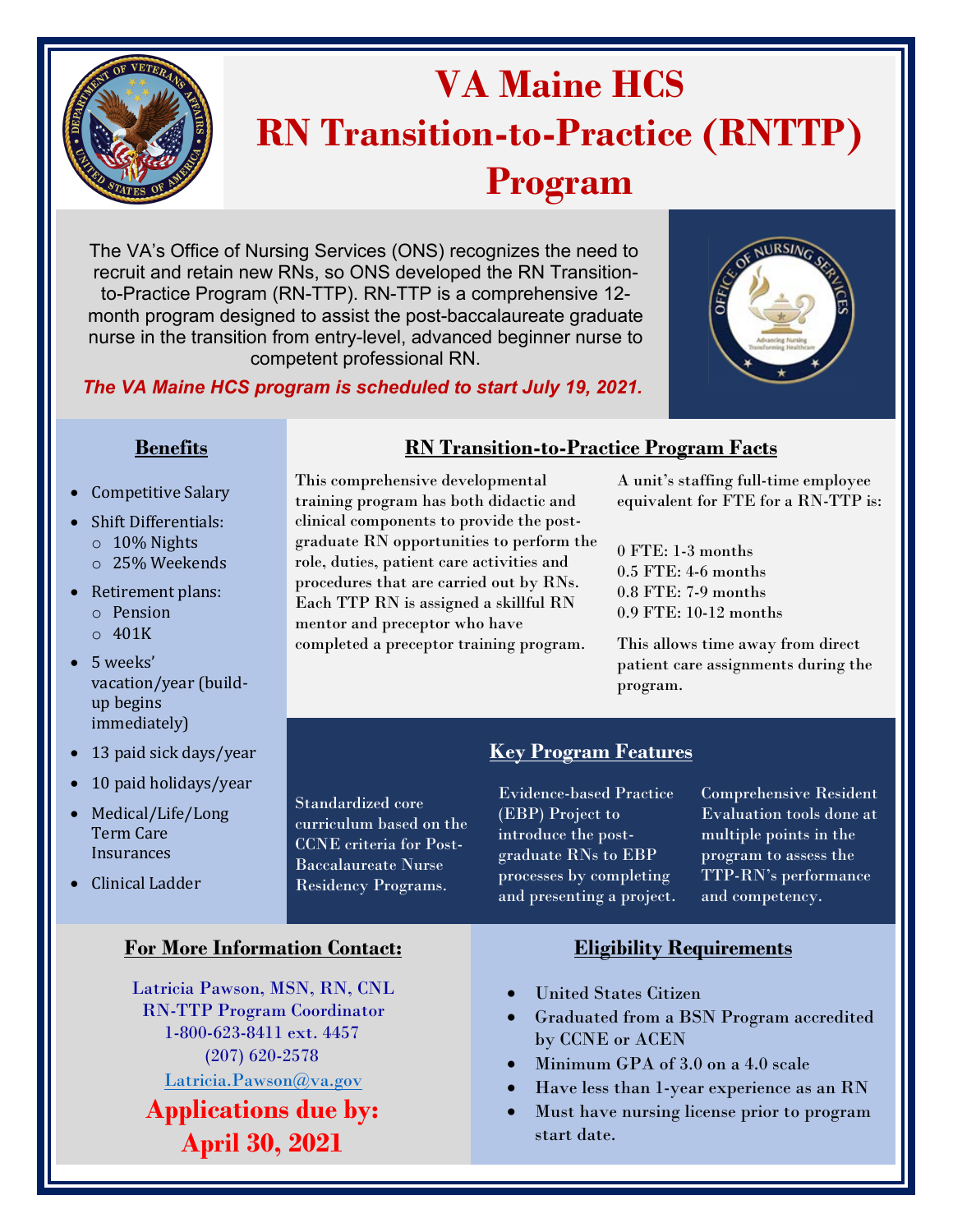# **Program Comparison**

| <b>RN</b> Transition-to-Practice Program                                                                                                                                                                                                                                                                                                                                                                               |                                       | <b>Post-Baccalaureate RN Residency</b><br><b>Program</b>                                          |
|------------------------------------------------------------------------------------------------------------------------------------------------------------------------------------------------------------------------------------------------------------------------------------------------------------------------------------------------------------------------------------------------------------------------|---------------------------------------|---------------------------------------------------------------------------------------------------|
| <b>Competitive Salary</b>                                                                                                                                                                                                                                                                                                                                                                                              | Pay                                   | Internship Stipend paid biweekly                                                                  |
| Medical, Life, and Long-term Care                                                                                                                                                                                                                                                                                                                                                                                      | <b>Insurance</b>                      | <b>Medical and Life</b>                                                                           |
| 10 paid holidays per year                                                                                                                                                                                                                                                                                                                                                                                              | <b>Holidays</b>                       | All Federal Holidays off                                                                          |
| 13 paid sick days per year earned at 4 hours<br>per pay period; build up begins immediately                                                                                                                                                                                                                                                                                                                            | <b>Sick Days</b>                      | 13 paid sick days earned at 4 hours per pay<br>period; build up begins immediately                |
| 5 weeks' vacation per year earned at 8 hours<br>per pay period; build up begins immediately                                                                                                                                                                                                                                                                                                                            | <b>Vacation Days</b>                  | 13 days' vacation per year earned at 4 hours<br>per pay period; build up begins immediately       |
| Pension and 401K                                                                                                                                                                                                                                                                                                                                                                                                       | <b>Retirement Plan</b>                | <b>None</b>                                                                                       |
| $10\%$ nights<br>25% weekends                                                                                                                                                                                                                                                                                                                                                                                          | <b>Shift Differential</b>             | <b>None</b>                                                                                       |
| Hired for specific unit on a specific shift.<br>Multiple clinical experiences determined by<br>needs of parent unit.                                                                                                                                                                                                                                                                                                   | <b>Clinical</b><br><b>Experiences</b> | Clinical experiences throughout the facility on<br>all inpatient units and some specialty clinics |
| Day shift for first 8 months.<br>Move to shift hired for in month 9.                                                                                                                                                                                                                                                                                                                                                   | <b>Shift Work</b>                     | Minimal weekend shifts<br>No evening or night shifts                                              |
| New Grads are gradually included in the<br>Unit staffing matrix with increasing<br>percentage throughout the year.<br>Ratios are:<br>$0$ FTE: 1-3 months<br>$\bullet$<br>100% protected<br>$\circ$<br>0.5 FTE: 4-6 months<br>$\bullet$<br>50% protected, 20 hrs/wk<br>$\circ$<br>0.8 FTE: 7-9 months<br>$\bullet$<br>20% protected, 8 hrs/wk<br>$\circ$<br>0.9 FTE: 10-12 months<br>10% protected, 4 hrs/wk<br>$\circ$ | <b>Protected Time</b><br>for Learning | 100% protected time for learning for entire<br>year                                               |